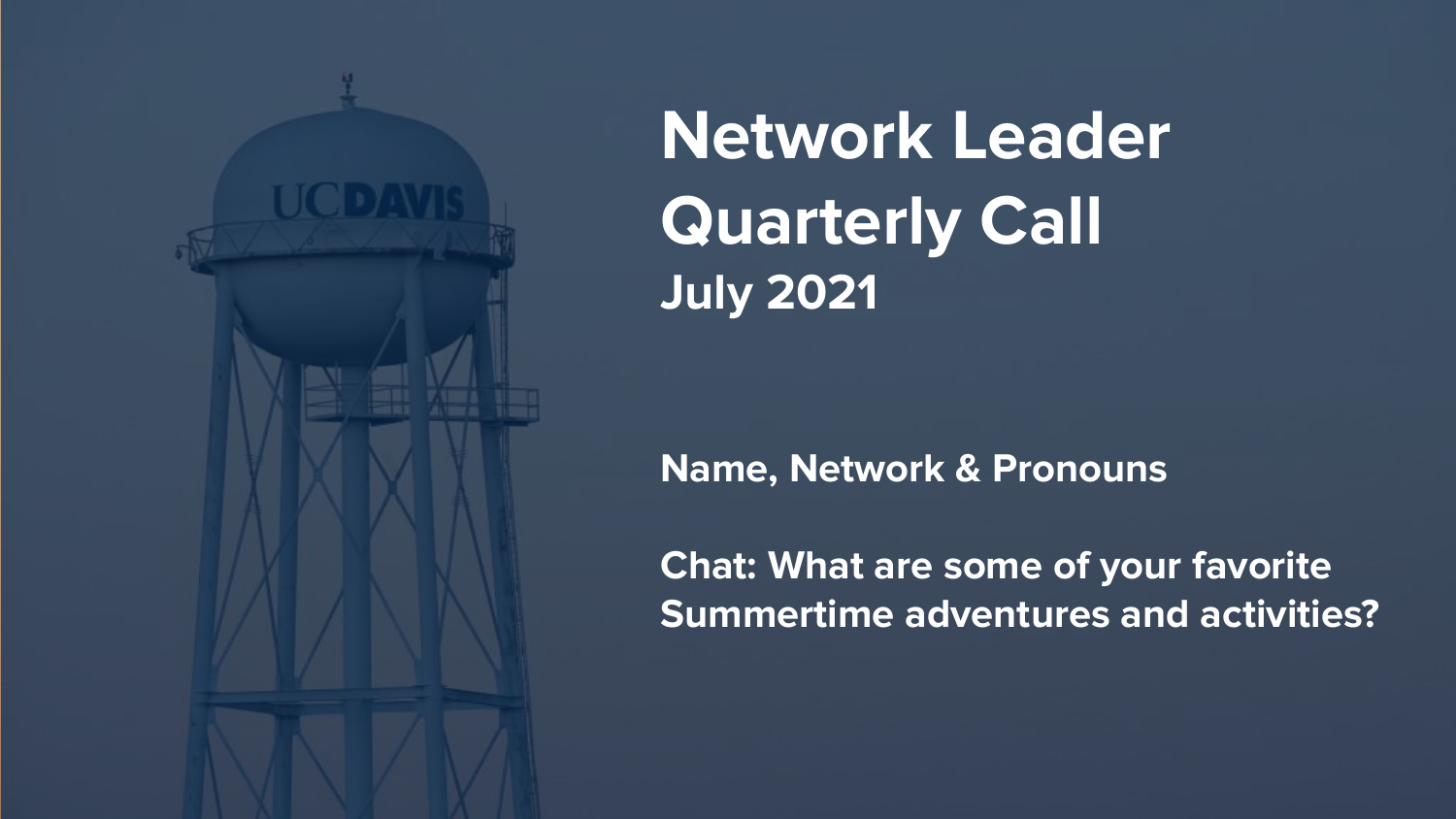#### **AGENDA**

- 1. Introductions
- 2. Staffing Transitions
- 3. Budgets
- 4. Events
- 5. Career in a Box Launch
- 6. Alumni Perspectives for the DEI Committee
- 7. Volunteer Leadership Summit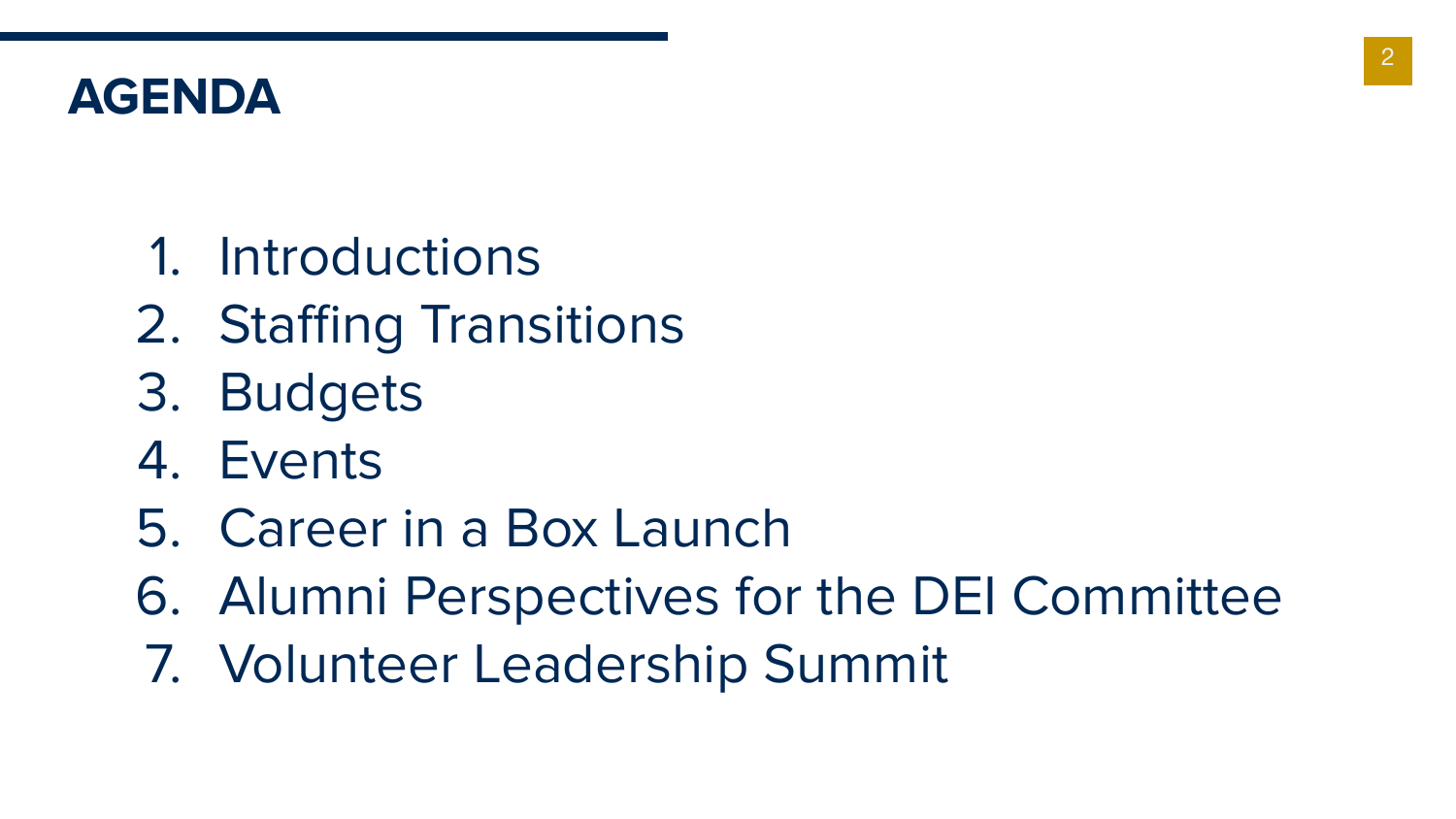# **Network Budgets**

- Registered Networks
- Alumni Networks: \$500 Supporters: \$250
- Mid-Year Registration
- Alumni Networks: \$250 Supporters: \$125
- Based upon registration submissions
- Use the Pre-event form for budget request
- Collaborate with CAAA Liaison
- Submit with pre-event form
- We have multiple events and requests, earlier the better avoid delays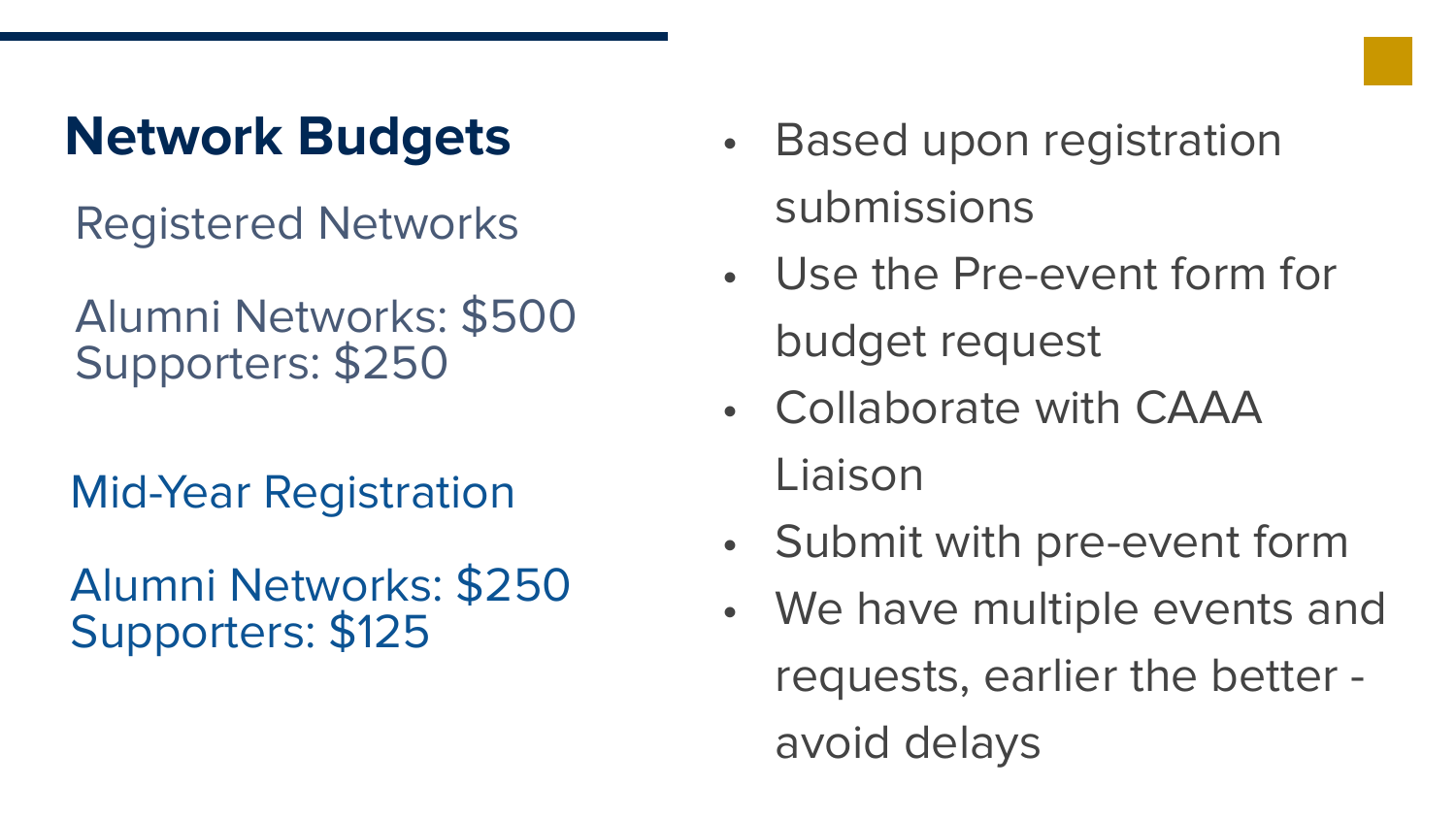# **Network Budget Guidance**

- Network specific bank accounts will be closed
- Surplus event income will not be tracked
- Budgets do not roll over
- Contracts need to be signed by CAAA
- If alcohol is served, food needs to be served at the event and needs to be pre-approved.
- Can not handle cash
- Everything must be pre-approved
- What you can't spend your budget on:
	- Alcohol
	- Physical items
	- Leader stewardship
	- Network leader planning meetings
	- Your entry into an event (leader tickets)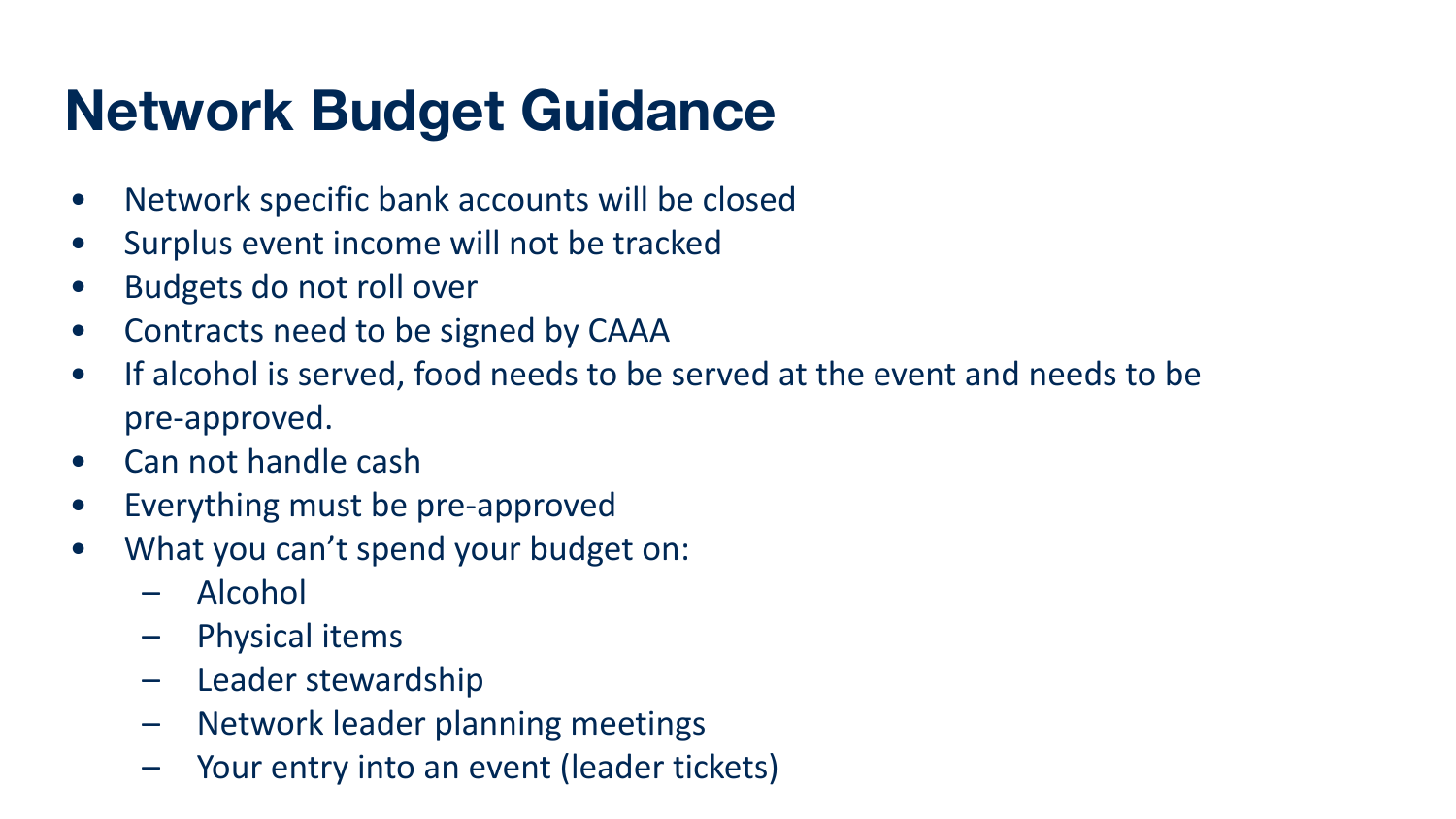# **In-Person events**

- 1. Opening Up for In-Person Events
- 2. UC Guidelines
	- a. Outside of California
	- b. California
	- c. Campus
- 3. Aggie Spirit Week

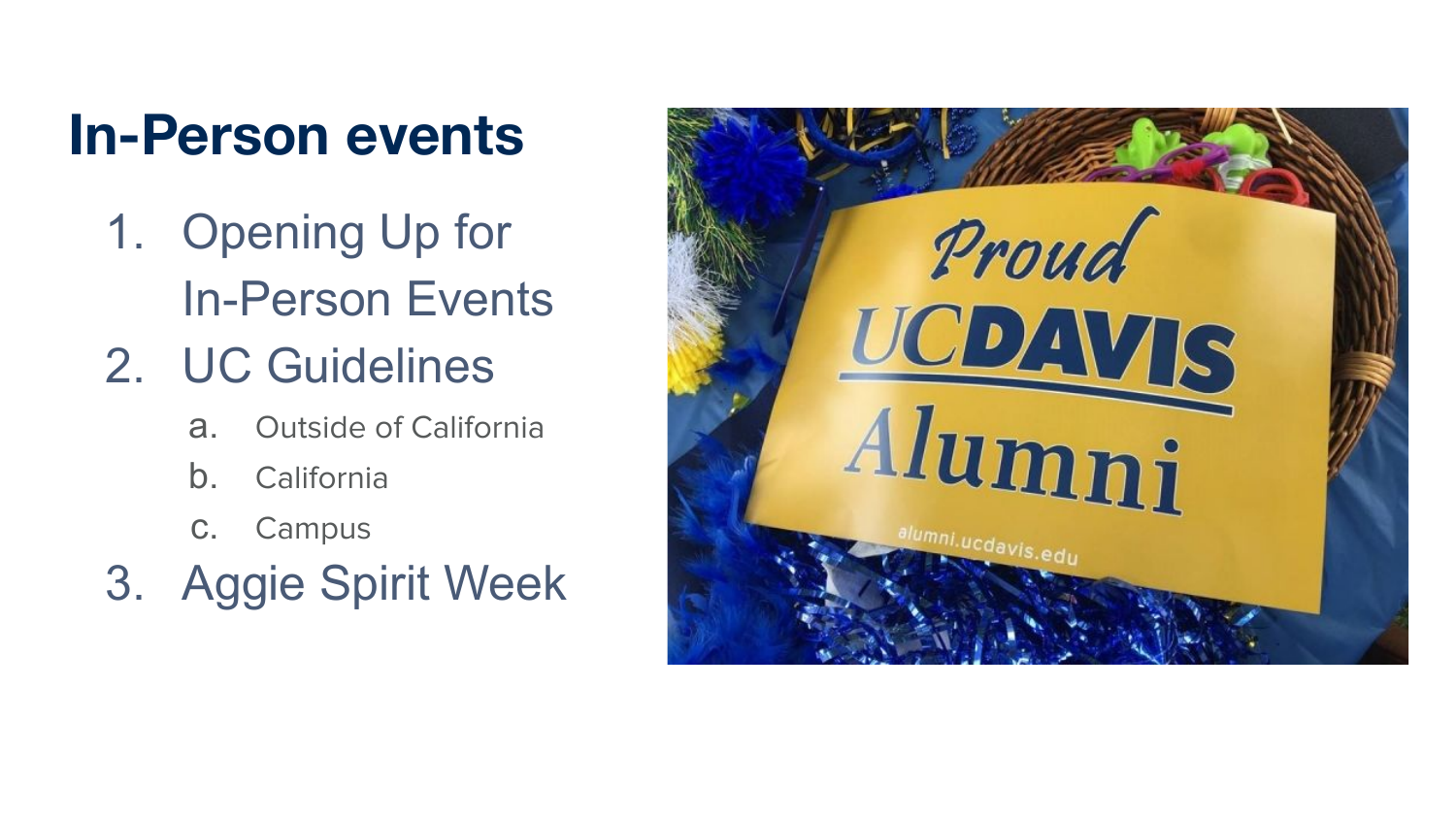### **In-Person Events**

## UC Guidelines: Outside of California

- Notify guests of expectations
	- invitation
	- social media
	- events page
- Network leaders need to be familiar with and follow the public health mitigations for your state, county or country.
- Do not retain a vaccination status.
- Defer to the venue procedures and management.
- Have masks available for guests who need one

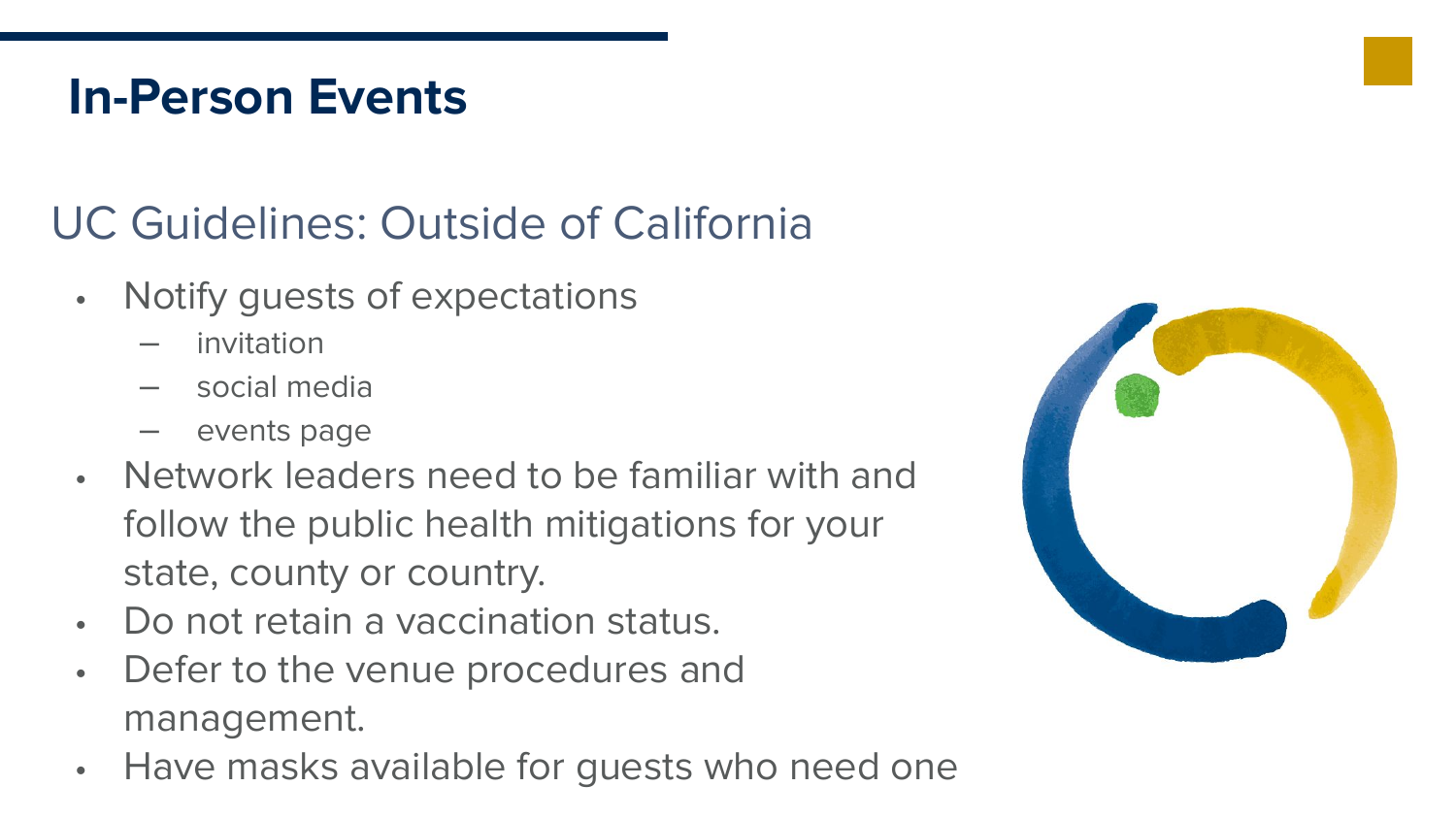#### **Events**

#### UC Guidelines: California, non-UC Davis

- Notify guests of expectation of relevant mask requirements for vaccinated and unvaccinated guests.
	- invitation, social media, event listing
- Network leaders need to be familiar with and follow the California public health mitigations for your county.
- If event takes place at a venue (restaurant, sporting event, other), defer to the venue procedures.
- Do not retain vaccination status of attendees.
- Do not ask attendees to verify vaccination status.
- If you encounter a COVID transmission at your event, no need to report to UC Davis, but cooperate with the public health officials.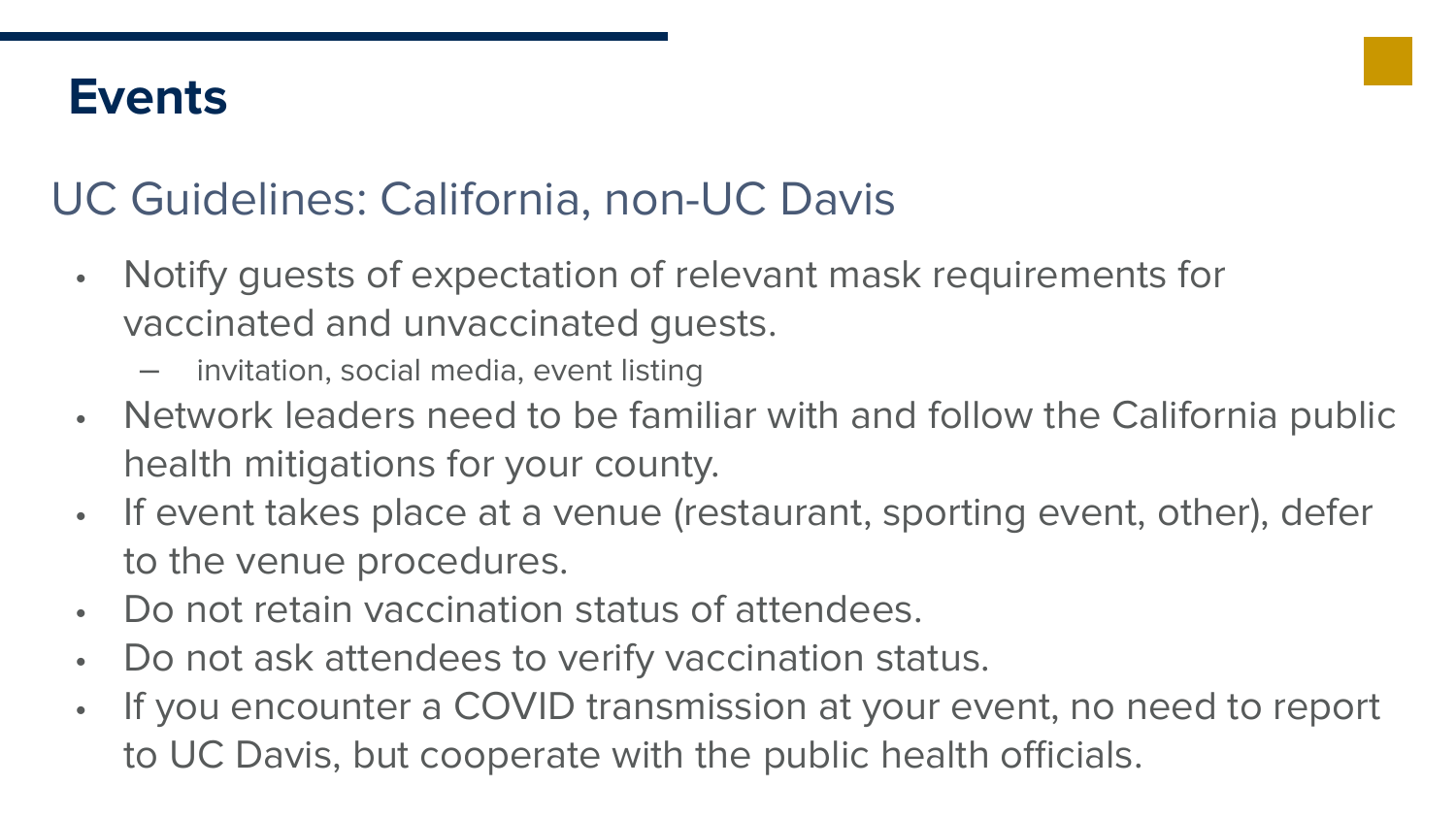#### **Events**

#### Events at CAAA, on campus, or any UC property

- Notify guests of expectation of relevant mask requirements for vaccinated and unvaccinated guests.
	- invitation, social media, event listing
- Daily symptom survey for non-staff or non-students.
- Follow campus guidelines for events.



### Aggie Spirit Week

- October 11 16, 2021
- Virtual events all week and in-person events Friday, October 15 and Saturday October 16
- Event hold September 13 October 10, 2021